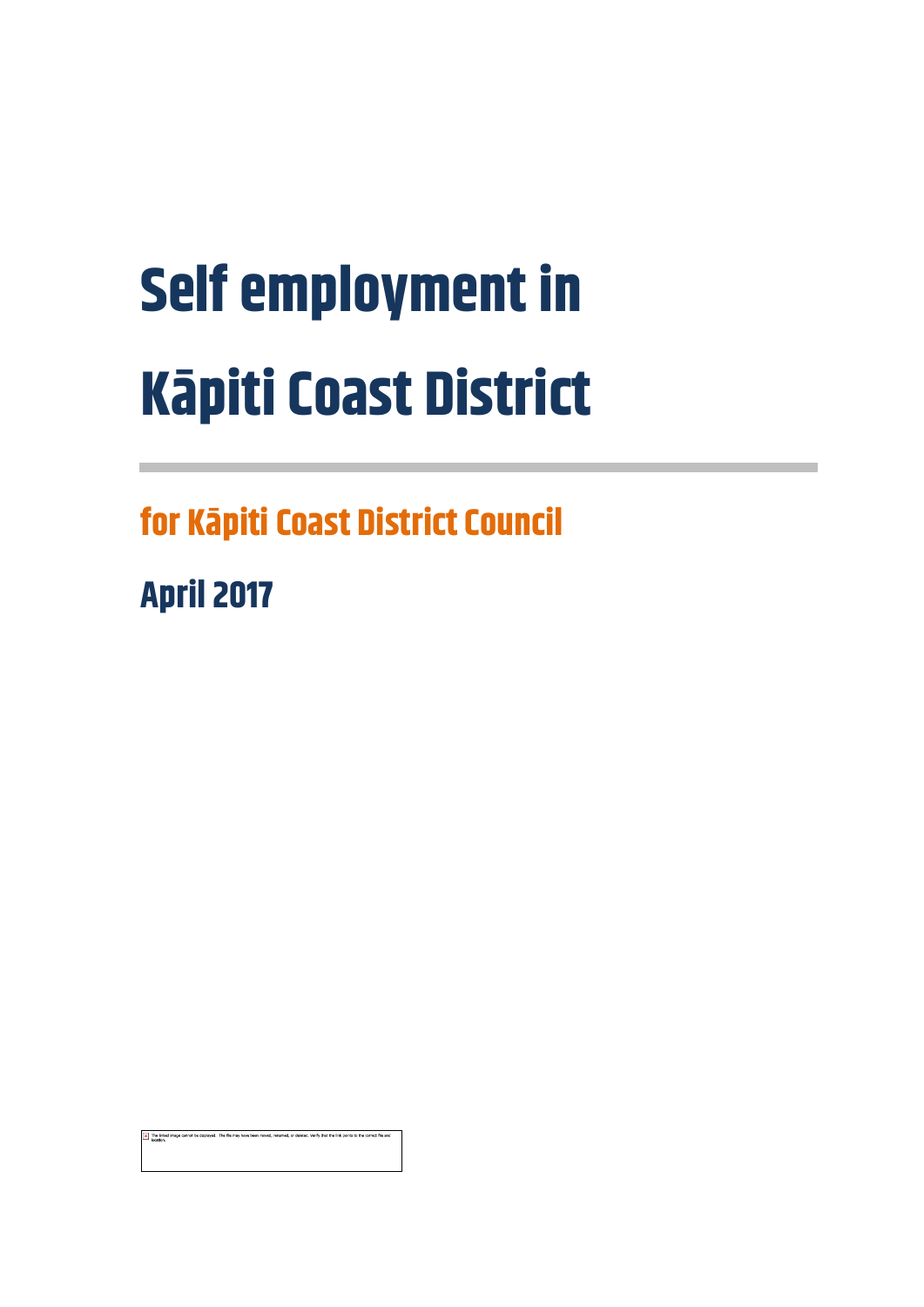#### **Authorship**

This report has been prepared by Andrew Whiteford.

Email: andreww@infometrics.co.nz

All work and services rendered are at the request of, and for the purposes of the client only. Neither Infometrics nor any of its employees or partners accept any responsibility on any grounds whatsoever, including negligence, to any other person or organisation. While every effort is made by Infometrics to ensure that the information, opinions, and forecasts are accurate and reliable, Infometrics shall not be liable for any adverse consequences of the client's decisions made in reliance of any report provided by Infometrics, nor shall Infometrics be held to have given or implied any warranty as to whether any report provided by Infometrics will assist in the performance of the client's functions.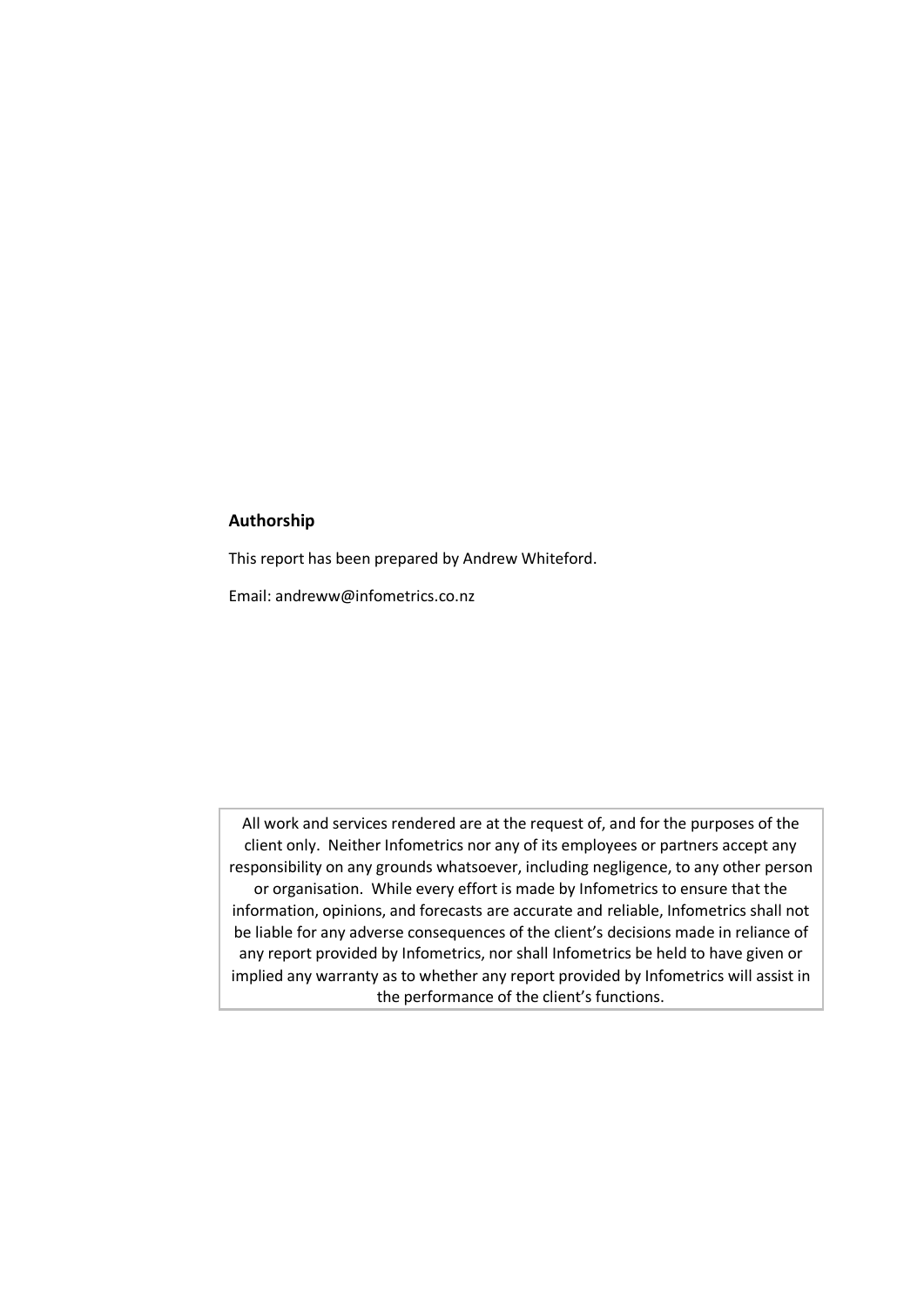## **Introduction**

This report provides a brief description of self-employment in Kāpiti Coast District. It looks at the magnitude of self-employment, growth trends and some of the characteristics of the self-employed, including their occupations, age, gender and location within the district.

## Self-employment historical growth performance

In 2016 there were 5,262 self-employed people in Kāpiti which amounted to nearly a third of total employment. This is a significantly higher proportion than in the national economy where self-employment sits at 18.0%.

|      | <b>Self</b> |                  |              | % self   |
|------|-------------|------------------|--------------|----------|
| Year | employed    | <b>Employees</b> | <b>Total</b> | employed |
| 2000 | 3,828       | 8,427            | 12,255       | 31.2%    |
| 2001 | 3,837       | 8,434            | 12,271       | 31.3%    |
| 2002 | 3,866       | 8,873            | 12,738       | 30.3%    |
| 2003 | 3,932       | 9,159            | 13,090       | 30.0%    |
| 2004 | 3,986       | 9,511            | 13,496       | 29.5%    |
| 2005 | 4,048       | 10,072           | 14,120       | 28.7%    |
| 2006 | 4,116       | 10,292           | 14,408       | 28.6%    |
| 2007 | 4,260       | 10,656           | 14,916       | 28.6%    |
| 2008 | 4,356       | 11,083           | 15,439       | 28.2%    |
| 2009 | 4,349       | 11,101           | 15,449       | 28.1%    |
| 2010 | 4,311       | 10,853           | 15,164       | 28.4%    |
| 2011 | 4,482       | 11,111           | 15,593       | 28.7%    |
| 2012 | 4,704       | 10,858           | 15,562       | 30.2%    |
| 2013 | 4,751       | 10,731           | 15,482       | 30.7%    |
| 2014 | 4,748       | 10,964           | 15,711       | 30.2%    |
| 2015 | 4,904       | 11,176           | 16,080       | 30.5%    |
| 2016 | 5,262       | 11,437           | 16,699       | 31.5%    |

#### Table 1. Self-employment in Kāpiti, 2000-2016

Source: Infometrics and Statistics New Zealand

The figure below shows that since 2010 self-employment has grown considerably faster than the number of employees. Indeed, over that period self-employed have grown by 3.4%pa, whereas employees have grown by 0.9%pa. Considerably more self-employed jobs were created over that period: 951 new self-employed jobs compared with 584 new employee jobs.

The reverse was true in the 2000s during which the number of employee jobs grew at more than twice the pace of new self-employed jobs. It is not clear what is underlying this trend. It is possibly a consequence of an industry (or group of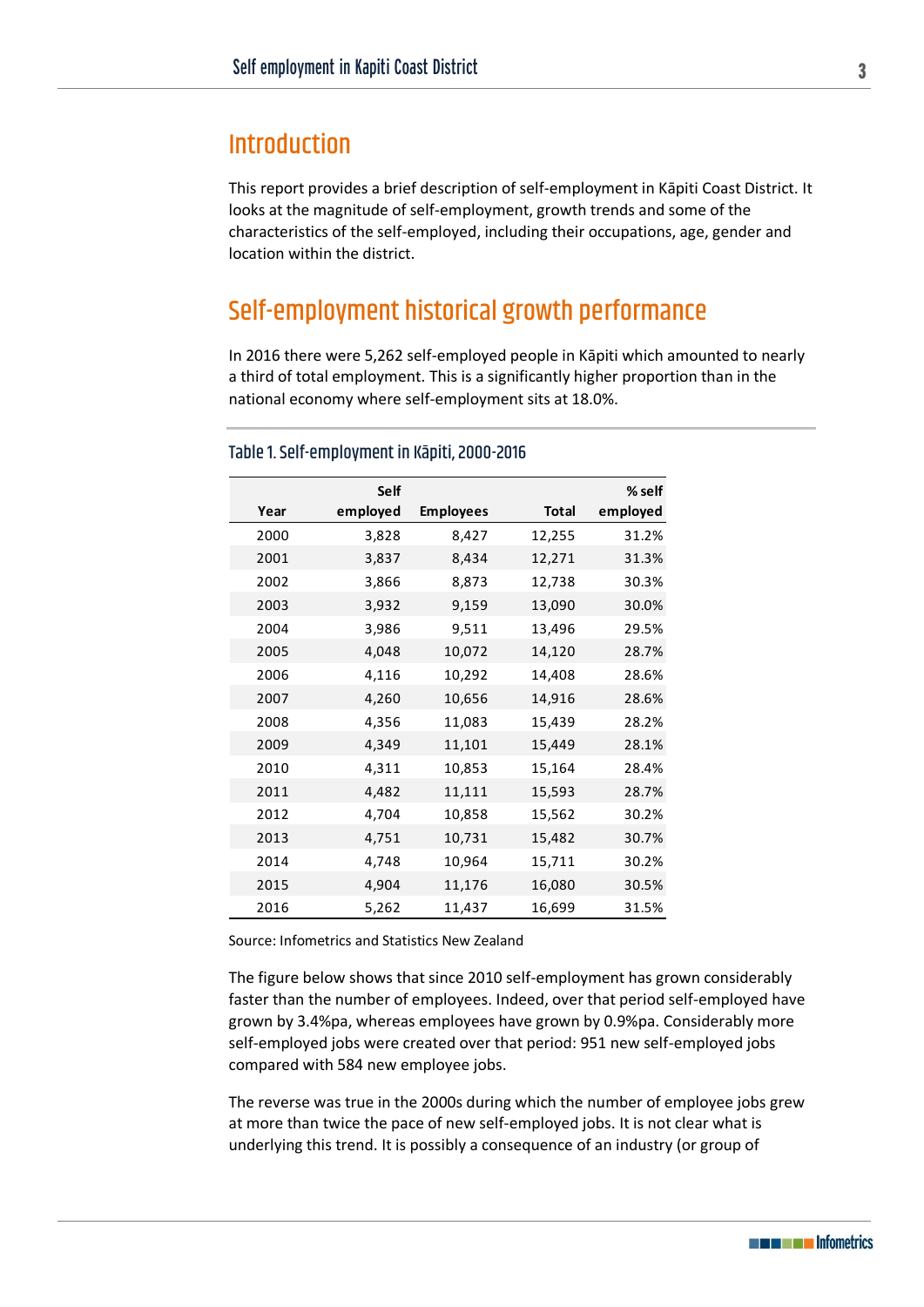industries) with a high proportion of self-employment performing differently during the two time periods. Further investigation is required to understand this.



Figure 1. Annual % growth in employment: self-employed vs employees

Source: Infometrics and Statistics New Zealand

The proportion of the workforce that is self-employed has been on a general upward trend since 2010, after a general decline between 2000 and 2009. In 2016 it reached 31.5%, the highest proportion since the series began in 2000. It is not immediately apparent what is underlying the decline in the self-employment rate during a period of strong economic growth through the early to mid-2000s. It is related to the difference in growth performance of self-employed and employees over the two periods. This requires further investigation into which industries were the largest contributors to this trend.



Figure 2. Self-employment rate in Kāpiti, 2000-2016

Source: Infometrics and Statistics New Zealand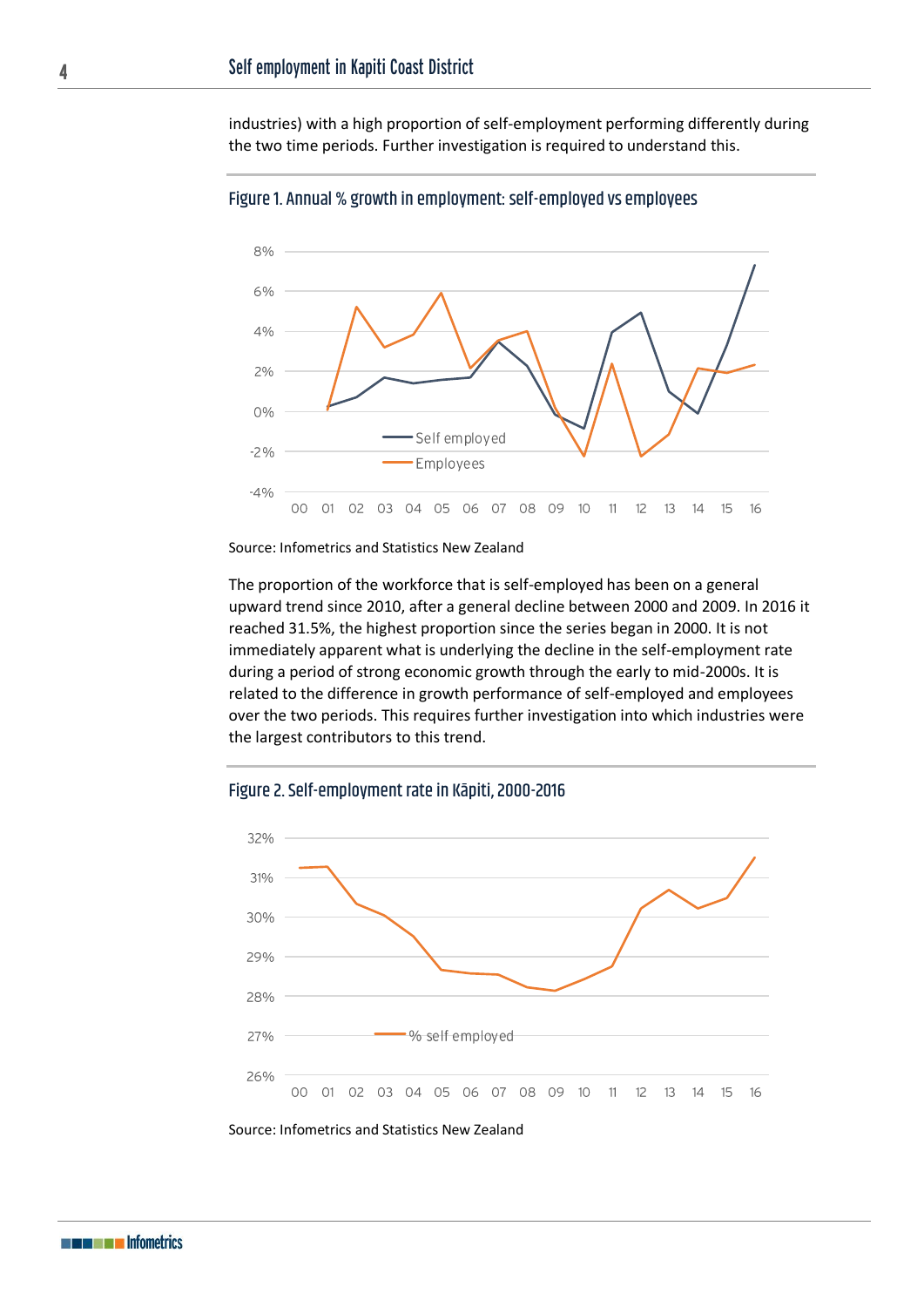## Self-employment by industry

The table below ranks 1-digit industries according to their level of self-employment in Kāpiti. Not surprisingly construction comes out on top with 1,189 self-employed, accounting for nearly a quarter of all self-employed.

A high number of self-employed are knowledge workers with 843 (16% of total) self-employed in the Professional, Scientific and Technical Services.

|                                                 | <b>Self</b> |            |
|-------------------------------------------------|-------------|------------|
| <b>Industry</b>                                 | employed    | % of total |
| Construction                                    | 1,189       | 22.6%      |
| Professional, Scientific and Technical Services | 843         | 16.0%      |
| Administrative and Support Services             | 518         | 9.8%       |
| <b>Other Services</b>                           | 309         | 5.9%       |
| Rental, Hiring and Real Estate Services         | 306         | 5.8%       |
| Manufacturing                                   | 265         | 5.0%       |
| Retail Trade                                    | 238         | 4.5%       |
| <b>Health Care and Social Assistance</b>        | 225         | 4.3%       |
| Accommodation and Food Services                 | 198         | 3.8%       |
| Agriculture, Forestry and Fishing               | 197         | 3.7%       |
| Transport, Postal and Warehousing               | 161         | 3.1%       |
| Information Media and Telecommunications        | 117         | 2.2%       |
| Wholesale Trade                                 | 97          | 1.8%       |
| <b>Education and Training</b>                   | 96          | 1.8%       |
| Arts and Recreation Services                    | 95          | 1.8%       |
| <b>Financial and Insurance Services</b>         | 86          | 1.6%       |
| Public Administration and Safety                | 58          | 1.1%       |
| Electricity, Gas, Water and Waste Services      | 7           | 0.1%       |
| Mining                                          | 0           | 0.0%       |
| Total                                           | 5,262       | 100.0%     |

#### Table 2. Self-employment by 1-digit industry, 2016

Source: Infometrics and Statistics New Zealand

If we drill down into a deeper level of industry detail, we see i[n Table 3](#page-5-0) that, among detailed industries (there are approximately 500 of them), House Construction has the highest level of self-employment. The next two industries are both knowledge intensive industries: Management Advice and Other Consulting Services, and Computer Systems Design and Related Services. There are also numerous construction related industries in the top 10.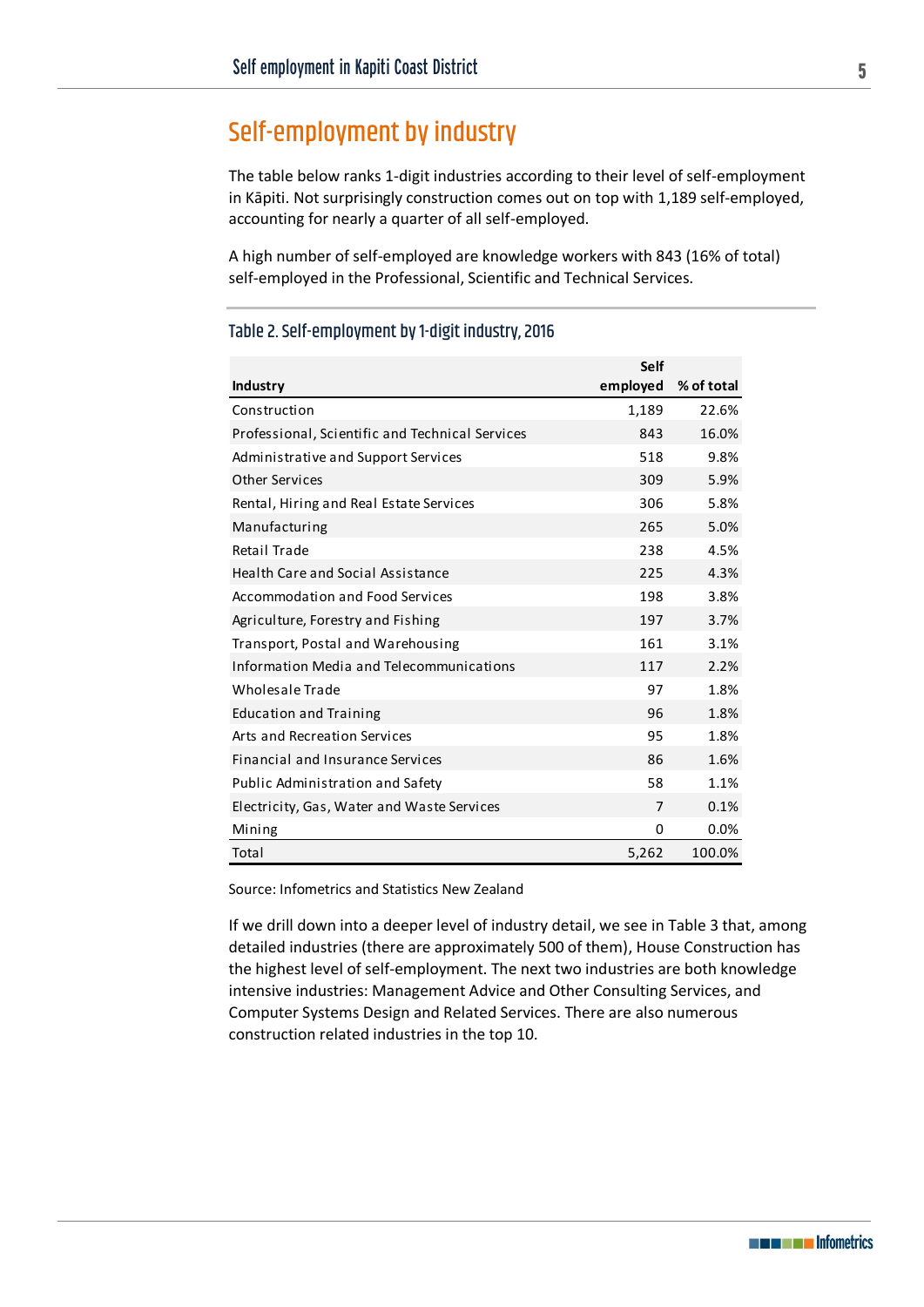| Rank | 7-digit Industry                                | Self-employed |
|------|-------------------------------------------------|---------------|
| 1    | House Construction                              | 315           |
| 2    | Management Advice and Other Consulting Services | 286           |
| 3    | Computer Systems Design and Related Services    | 232           |
| 4    | Real Estate Services                            | 159           |
| 5    | Labour Supply Services                          | 126           |
| 6    | Gardening Services                              | 116           |
| 7    | Painting and Decorating Services                | 102           |
| 8    | Electrical Services                             | 95            |
| 9    | Roofing Services                                | 95            |
| 10   | Cafes and Restaurants                           | 90            |
|      |                                                 |               |

#### <span id="page-5-0"></span>Table 3. 7-digit industries with highest level of self-employment, 2016

Source: Infometrics and Statistics New Zealand

## Industries with high self-employment in Kāpiti

In this section, we identify the industries which have high rates of self-employment in Kāpiti relative to other districts with the surrounding region. The table below shows self-employment rates in all industries in all surrounding districts. We have excluded Mining and Electricity, Gas, Water and Waste Services because they have low employment and very low rates of self-employment.

#### Table 4. Self-employment rates by industry in Kāpiti and surrounding districts, 2016

|                                                 | Kapiti                   |                              | Horo-                     |                  |                 |                                             |       | South                                |                           |                      |
|-------------------------------------------------|--------------------------|------------------------------|---------------------------|------------------|-----------------|---------------------------------------------|-------|--------------------------------------|---------------------------|----------------------|
| Industry                                        | Coast<br><b>District</b> | Carterton<br><b>District</b> | whenua<br><b>District</b> | <b>Hutt City</b> | <b>District</b> | Lower Manawatu Masterton<br><b>District</b> | City  | Porirua Wairarapa<br><b>District</b> | Upper<br><b>Hutt City</b> | Welling-<br>ton City |
| Agriculture, Forestry and Fishing               | 32.1%                    | 22.8%                        | 21.7%                     | 40.2%            | 29.6%           | 26.1%                                       | 36.6% | 27.9%                                | 36.5%                     | 41.8%                |
| Manufacturing                                   | 19.5%                    | 5.0%                         | 12.4%                     | 7.7%             | 11.0%           | 14.5%                                       | 12.2% | 17.7%                                | 12.1%                     | 12.2%                |
| Construction                                    | 32.1%                    | 31.9%                        | 32.4%                     | 22.8%            | 33.4%           | 25.2%                                       | 23.6% | 33.4%                                | 30.8%                     | 25.9%                |
| Wholesale Trade                                 | 27.3%                    | 9.0%                         | 18.9%                     | 7.1%             | 19.1%           | 14.5%                                       | 12.5% | 21.8%                                | 14.1%                     | 9.2%                 |
| Retail Trade                                    | 10.0%                    | 19.5%                        | 13.2%                     | 9.7%             | 16.9%           | 7.7%                                        | 7.4%  | 14.4%                                | 14.5%                     | 7.5%                 |
| Accommodation and Food Services                 | 13.1%                    | 15.9%                        | 15.9%                     | 11.0%            | 17.8%           | 10.3%                                       | 11.3% | 13.5%                                | 10.7%                     | 7.5%                 |
| Transport, Postal and Warehousing               | 24.4%                    | 14.7%                        | 23.4%                     | 14.0%            | 27.1%           | 15.4%                                       | 24.7% | 26.8%                                | 28.1%                     | 9.8%                 |
| Information Media and Telecommunications        | 30.1%                    | 39.5%                        | 12.9%                     | 20.2%            | 22.8%           | 13.0%                                       | 28.4% | 41.3%                                | 18.6%                     | 20.5%                |
| Financial and Insurance Services                | 27.9%                    | 29.7%                        | 14.7%                     | 16.1%            | 29.4%           | 18.5%                                       | 23.4% | 35.0%                                | 19.8%                     | 3.6%                 |
| Rental, Hiring and Real Estate Services         | 39.5%                    | 37.5%                        | 37.3%                     | 30.7%            | 37.2%           | 36.7%                                       | 37.5% | 42.3%                                | 36.7%                     | 28.9%                |
| Professional, Scientific and Technical Services | 36.9%                    | 31.4%                        | 31.7%                     | 23.6%            | 28.0%           | 22.5%                                       | 34.2% | 39.5%                                | 36.5%                     | 17.5%                |
| Administrative and Support Services             | 39.7%                    | 26.9%                        | 35.6%                     | 14.6%            | 30.4%           | 24.7%                                       | 27.5% | 38.6%                                | 30.8%                     | 10.9%                |
| Public Administration and Safety                | 11.8%                    | 21.1%                        | 7.8%                      | 3.8%             | 2.2%            | 5.8%                                        | 5.0%  | 15.5%                                | 1.3%                      | 0.8%                 |
| <b>Education and Training</b>                   | 6.1%                     | 5.8%                         | 4.1%                      | 3.7%             | 5.7%            | 2.9%                                        | 2.6%  | 4.8%                                 | 4.1%                      | 3.8%                 |
| Health Care and Social Assistance               | 9.7%                     | 10.0%                        | 5.5%                      | 5.1%             | 12.6%           | 4.6%                                        | 5.6%  | 9.9%                                 | 9.0%                      | 7.1%                 |
| Arts and Recreation Services                    | 22.0%                    | 27.8%                        | 23.5%                     | 10.0%            | 20.8%           | 13.1%                                       | 20.0% | 35.0%                                | 8.0%                      | 13.3%                |
| Other Services                                  | 27.9%                    | 26.4%                        | 24.5%                     | 19.1%            | 31.1%           | 19.0%                                       | 24.3% | 29.0%                                | 24.9%                     | 12.9%                |

Source: Infometrics and Statistics New Zealand

We have ranked Kāpiti against all the other districts within each industry according to self-employment rate and then identified the industries in which Kāpiti ranks highly[. Table 5](#page-6-0) shows that Kapiti had the highest self-employment rate in four industries ie manufacturing, wholesale trade, administrative and support services and education and training and had a high ranking in many other industries.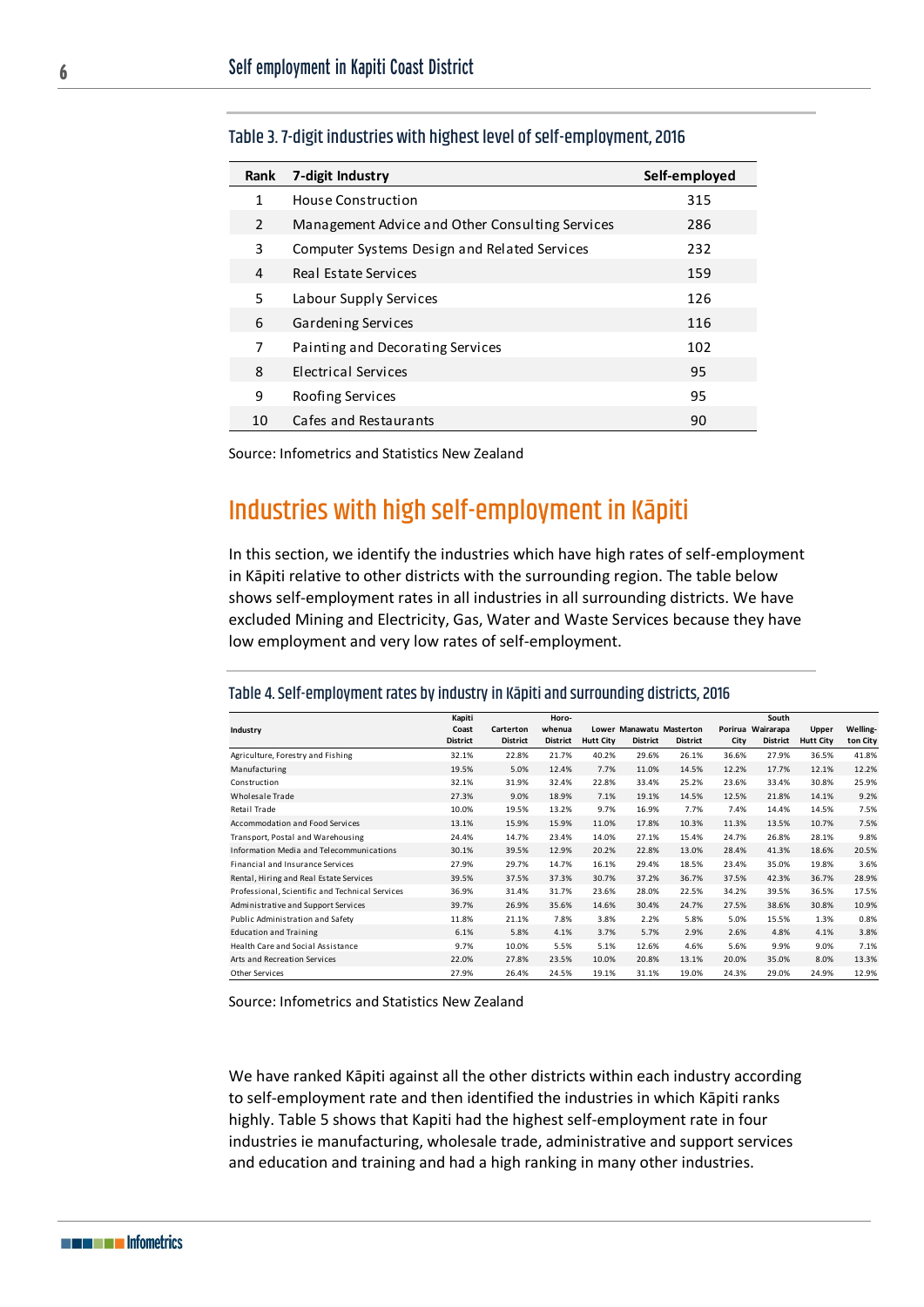| Rank           | Industry                                        | <b>SE rate</b> |
|----------------|-------------------------------------------------|----------------|
| $\mathbf{1}$   | Manufacturing                                   | 19.5%          |
| $\mathbf{1}$   | Wholesale Trade                                 | 27.3%          |
| 1              | Administrative and Support Services             | 39.7%          |
| $\mathbf{1}$   | <b>Education and Training</b>                   | 6.1%           |
| $\overline{2}$ | Rental, Hiring and Real Estate Services         | 39.5%          |
| $\overline{2}$ | Professional, Scientific and Technical Services | 36.9%          |
| 3              | Information Media and Telecommunications        | 30.1%          |
| 3              | Public Administration and Safety                | 11.8%          |
| 3              | <b>Other Services</b>                           | 27.9%          |
| 4              | Construction                                    | 32.1%          |
| 4              | Financial and Insurance Services                | 27.9%          |
| 4              | <b>Health Care and Social Assistance</b>        | 9.7%           |
| 4              | Arts and Recreation Services                    | 22.0%          |
| 5              | Agriculture, Forestry and Fishing               | 32.1%          |
| 5              | Accommodation and Food Services                 | 13.1%          |
| 5              | Transport, Postal and Warehousing               | 24.4%          |
| 6              | Retail Trade                                    | 10.0%          |

<span id="page-6-0"></span>Table 5. Industries in which Kāpiti ranks highly by self-employment rate, 2016

Source: Infometrics and Statistics New Zealand

# Self-employment by occupation

The table below shows that Manager is the largest occupational category among self-employed. This is not surprising given that self-employed are typically business owners and management would comprise a sizeable component of many selfemployed jobs.

| Table 6. Self-employed by broad occupation, 2013 |  |  |  |
|--------------------------------------------------|--|--|--|
|--------------------------------------------------|--|--|--|

| <b>Broad Occupation</b>                       | Self-employed |
|-----------------------------------------------|---------------|
| Managers                                      | 1,496         |
| Professionals                                 | 1,171         |
| Technicians and Trades Workers                | 765           |
| <b>Community and Personal Service Workers</b> | 211           |
| <b>Clerical and Administrative Workers</b>    | 376           |
| Sales Workers                                 | 321           |
| Machinery Operators and Drivers               | 131           |
| Labourers                                     | 279           |
| Total                                         | 4.751         |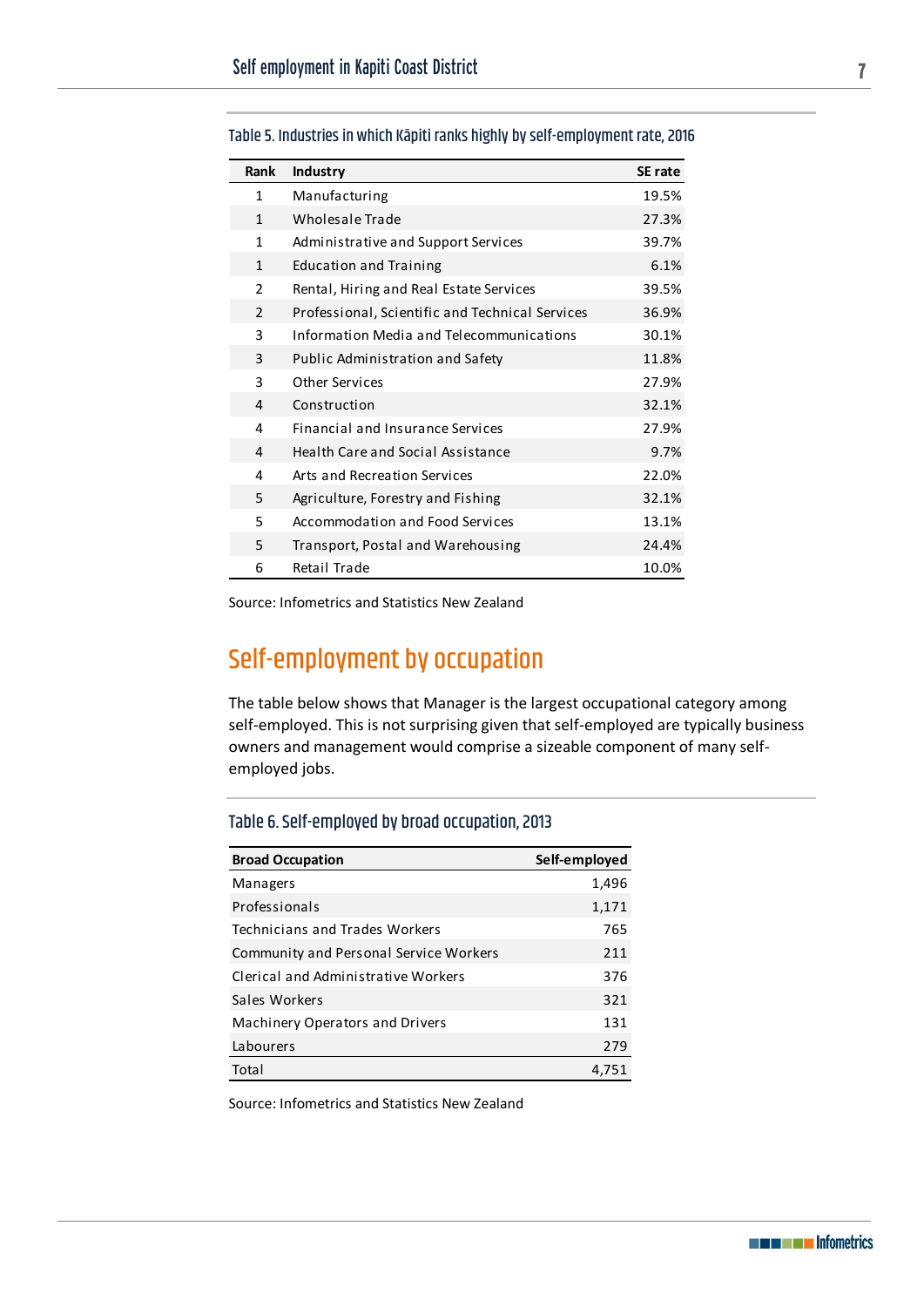[Table 7](#page-7-0) shows the detailed occupations (7-digit, of which there are approximately 1000 categories) with the highest level of self-employment. These are dominated by managerial occupations. Building trades are also well represented.

## <span id="page-7-0"></span>Table 7. 7-digit occupations with highest level of self-employment, 2013

| <b>Detailed Occupation</b>           | Self-employed |
|--------------------------------------|---------------|
| Chief Executive or Managing Director | 423           |
| Project Builder                      | 237           |
| Retail Manager (General)             | 186           |
| Corporate General Manager            | 135           |
| Sales Assistant (General)            | 101           |
| Office Manager                       | 97            |
| Hairdresser                          | 72            |
| Cafe or Restaurant Manager           | 72            |
| Accountant (General)                 | 68            |
| Real Estate Agent                    | 63            |
| General Clerk                        | 59            |
| Gardener (General)                   | 59            |
| Painting Trades Worker               | 55            |
| <b>General Medical Practitioner</b>  | 51            |
| Real Estate Representative           | 51            |
| Management Consultant                | 51            |
| Commercial Cleaner                   | 51            |
| Electrician (General)                | 46            |
| Painter (Visual Arts)                | 46            |
| Sales and Marketing Manager          | 46            |
| Hotel or Motel Manager               | 42            |
| Motor Mechanic (General)             | 42            |
| <b>Property Manager</b>              | 42            |
| Plumber (General)                    | 38            |
| Architect                            | 38            |
| Solicitor                            | 38            |
| Carpenter                            | 38            |
| Program or Project Administrator     | 34            |
| Market Gardener                      | 34            |
| Sales Representatives nec            | 30            |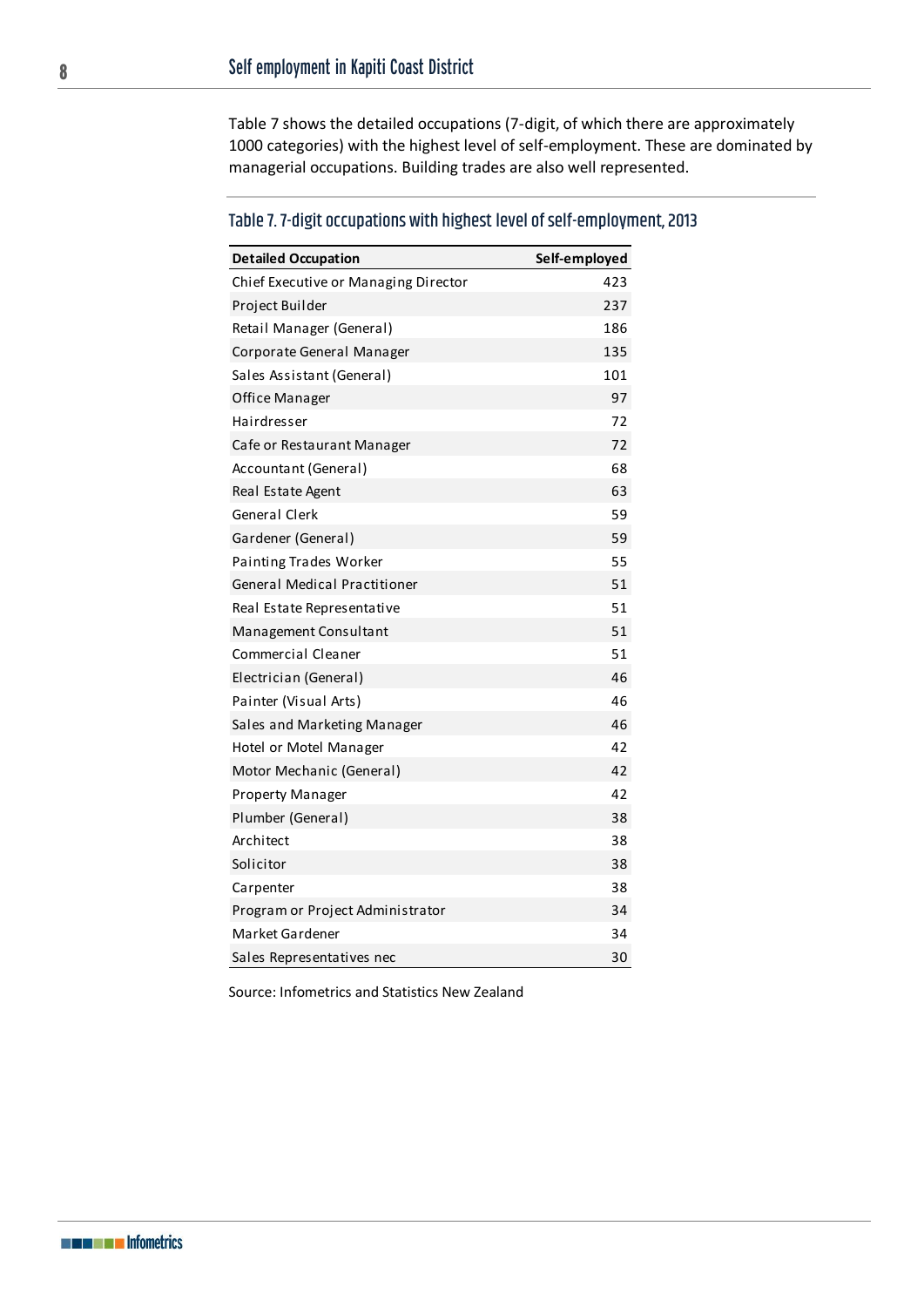## Age and Gender

The table below shows that males are overrepresented among the self-employed workforce. This is probably a consequence of the large number of construction workers that are self-employed which is an industry dominated by males.

| 5-year age    |        | <b>Number</b> |       |        | % of total  |              |
|---------------|--------|---------------|-------|--------|-------------|--------------|
| group         | Female | <b>Male</b>   | Total | Female | <b>Male</b> | <b>Total</b> |
| 15-19         | 8      | 8             | 16    | 0.2%   | 0.2%        | 0.3%         |
| $20 - 24$     | 20     | 41            | 61    | 0.4%   | 0.9%        | 1.3%         |
| $25 - 29$     | 37     | 57            | 94    | 0.8%   | 1.2%        | 2.0%         |
| 30-34         | 94     | 148           | 242   | 2.0%   | 3.1%        | 5.1%         |
| 35-39         | 197    | 193           | 389   | 4.1%   | 4.1%        | 8.2%         |
| $40 - 44$     | 295    | 295           | 590   | 6.2%   | 6.2%        | 12.4%        |
| 45-49         | 316    | 328           | 644   | 6.6%   | 6.9%        | 13.5%        |
| 50-54         | 291    | 422           | 713   | 6.1%   | 8.9%        | 15.0%        |
| 55-59         | 250    | 410           | 660   | 5.3%   | 8.6%        | 13.9%        |
| 60-64         | 209    | 377           | 586   | 4.4%   | 7.9%        | 12.3%        |
| 65-69         | 139    | 271           | 410   | 2.9%   | 5.7%        | 8.6%         |
| 70-74         | 61     | 160           | 221   | 1.3%   | 3.4%        | 4.7%         |
| $75+$         | 33     | 90            | 123   | 0.7%   | 1.9%        | 2.6%         |
| <b>Total</b>  | 1951   | 2800          | 4751  | 41.1%  | 58.9%       | 100.0%       |
| <b>Median</b> | 50.6   | 53.2          | 52.1  |        |             |              |

#### Table 8. Self-employment by age and gender, 2013

Source: Infometrics and Statistics New Zealand

The self-employed in Kāpiti tend to be of older age. The median age of selfemployed in 2013 was 52.1 years, with males somewhat older (53.2) than females (50.6). [Figure 3](#page-9-0) show that self-employment of males is concentrated in the 50 to 64 age group whereas females are concentrated in the 40 to 54 age groups.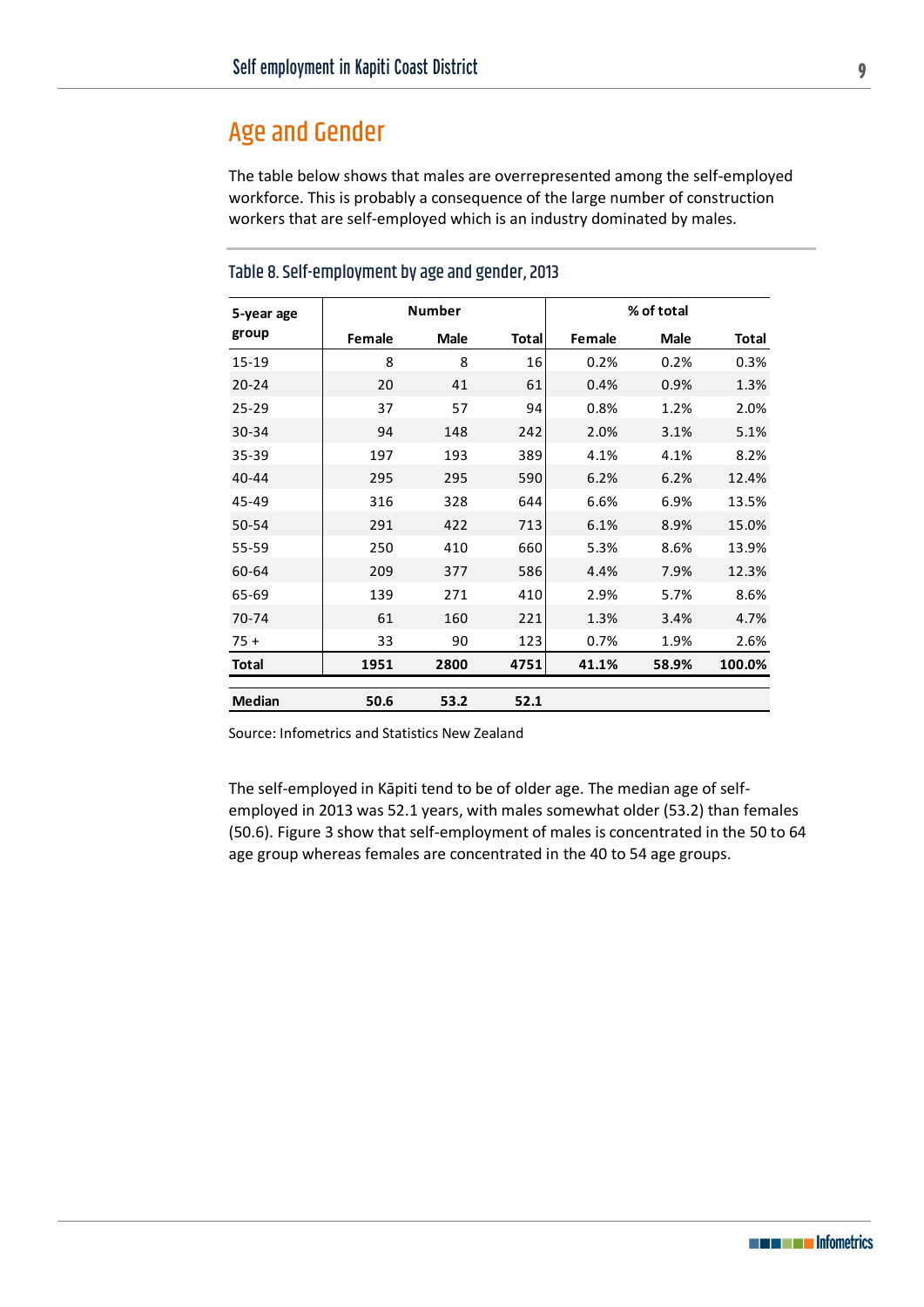

<span id="page-9-0"></span>Figure 3. Age distribution of self employed by gender, 2013

Source: Infometrics and Statistics New Zealand

The table below shows the distribution of self-employment across all broad industries and gender. It shows that self-employed males in the construction industry account for nearly a fifth of all self-employed workers in Kāpiti. Selfemployed males in the Professional, Scientific and Technical Services industry account for a further 10.9%. The largest group of female self-employed is in the Professional, Scientific and Technical Services (6.3%).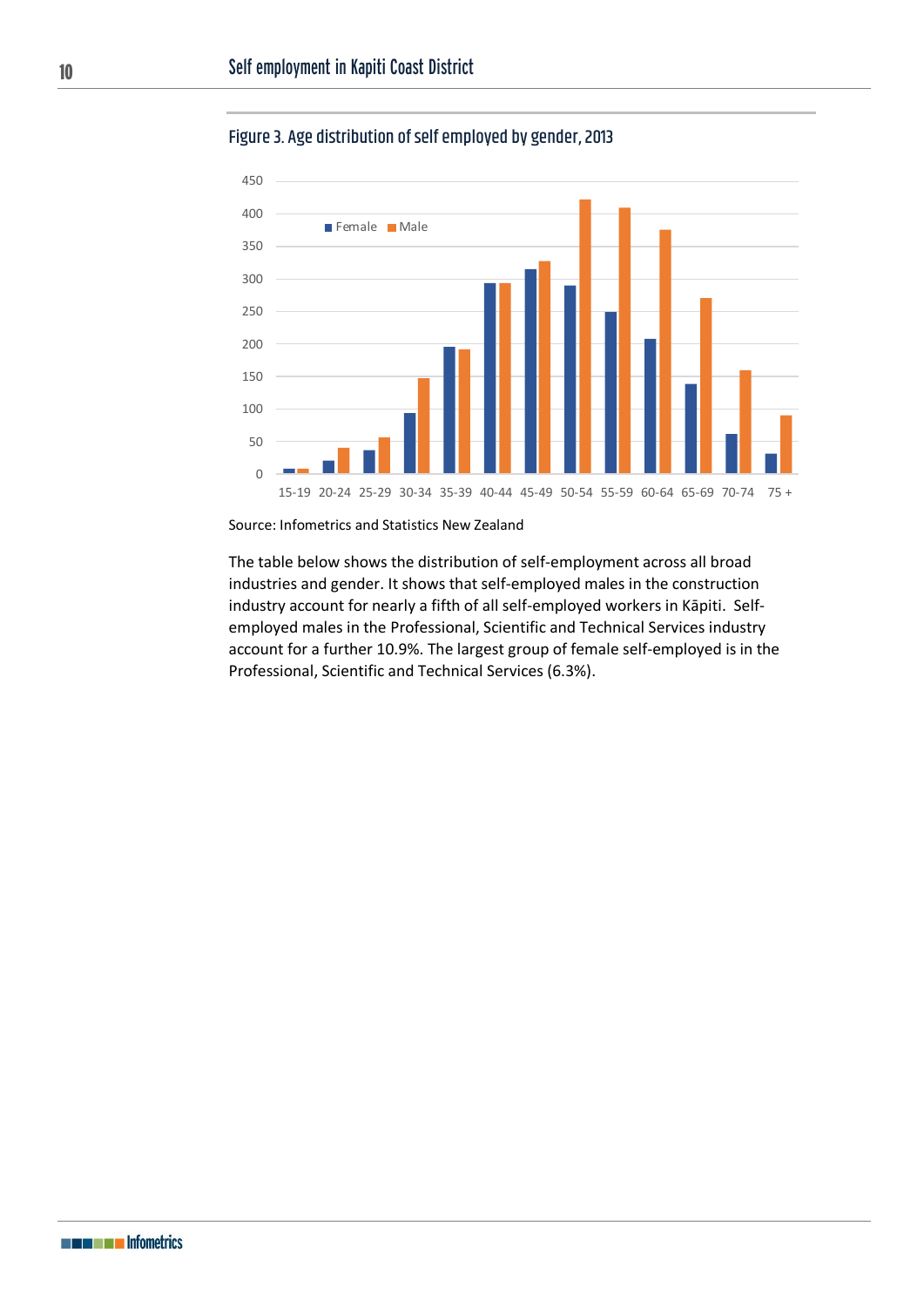|                                                 | Number of self employed |             | % of total self<br>employed |        |             |
|-------------------------------------------------|-------------------------|-------------|-----------------------------|--------|-------------|
| Industry                                        | Female                  | <b>Male</b> | Total                       | Female | <b>Male</b> |
| Agriculture, Forestry and Fishing               | 73                      | 130         | 203                         | 1.6%   | 2.9%        |
| Mining                                          | 0                       | $\Omega$    | $\mathbf 0$                 | 0.0%   | 0.0%        |
| Manufacturing                                   | 86                      | 166         | 252                         | 1.9%   | 3.7%        |
| Electricity, Gas, Water and Waste Services      | 10                      | $\mathbf 0$ | 10                          | 0.2%   | 0.0%        |
| Construction                                    | 186                     | 855         | 1,041                       | 4.1%   | 18.9%       |
| Wholesale Trade                                 | 44                      | 88          | 131                         | 1.0%   | 1.9%        |
| Retail Trade                                    | 134                     | 131         | 266                         | 3.0%   | 2.9%        |
| <b>Accommodation and Food Services</b>          | 100                     | 88          | 188                         | 2.2%   | 1.9%        |
| Transport, Postal and Warehousing               | 38                      | 102         | 140                         | 0.8%   | 2.3%        |
| Information Media and Telecommunications        | 48                      | 72          | 121                         | 1.1%   | 1.6%        |
| <b>Financial and Insurance Services</b>         | 28                      | 53          | 82                          | 0.6%   | 1.2%        |
| Rental, Hiring and Real Estate Services         | 153                     | 163         | 317                         | 3.4%   | 3.6%        |
| Professional, Scientific and Technical Services | 286                     | 495         | 781                         | 6.3%   | 10.9%       |
| Administrative and Support Services             | 124                     | 162         | 285                         | 2.7%   | 3.6%        |
| Public Administration and Safety                | 28                      | 32          | 60                          | 0.6%   | 0.7%        |
| <b>Education and Training</b>                   | 64                      | 24          | 89                          | 1.4%   | 0.5%        |
| <b>Health Care and Social Assistance</b>        | 134                     | 63          | 197                         | 3.0%   | 1.4%        |
| Arts and Recreation Services                    | 50                      | 41          | 91                          | 1.1%   | 0.9%        |
| <b>Other Services</b>                           | 137                     | 143         | 279                         | 3.0%   | 3.2%        |
| Total                                           | 1,951                   | 2,800       | 4,751                       | 43.1%  | 61.8%       |

## Figure 4. Employment by industry and gender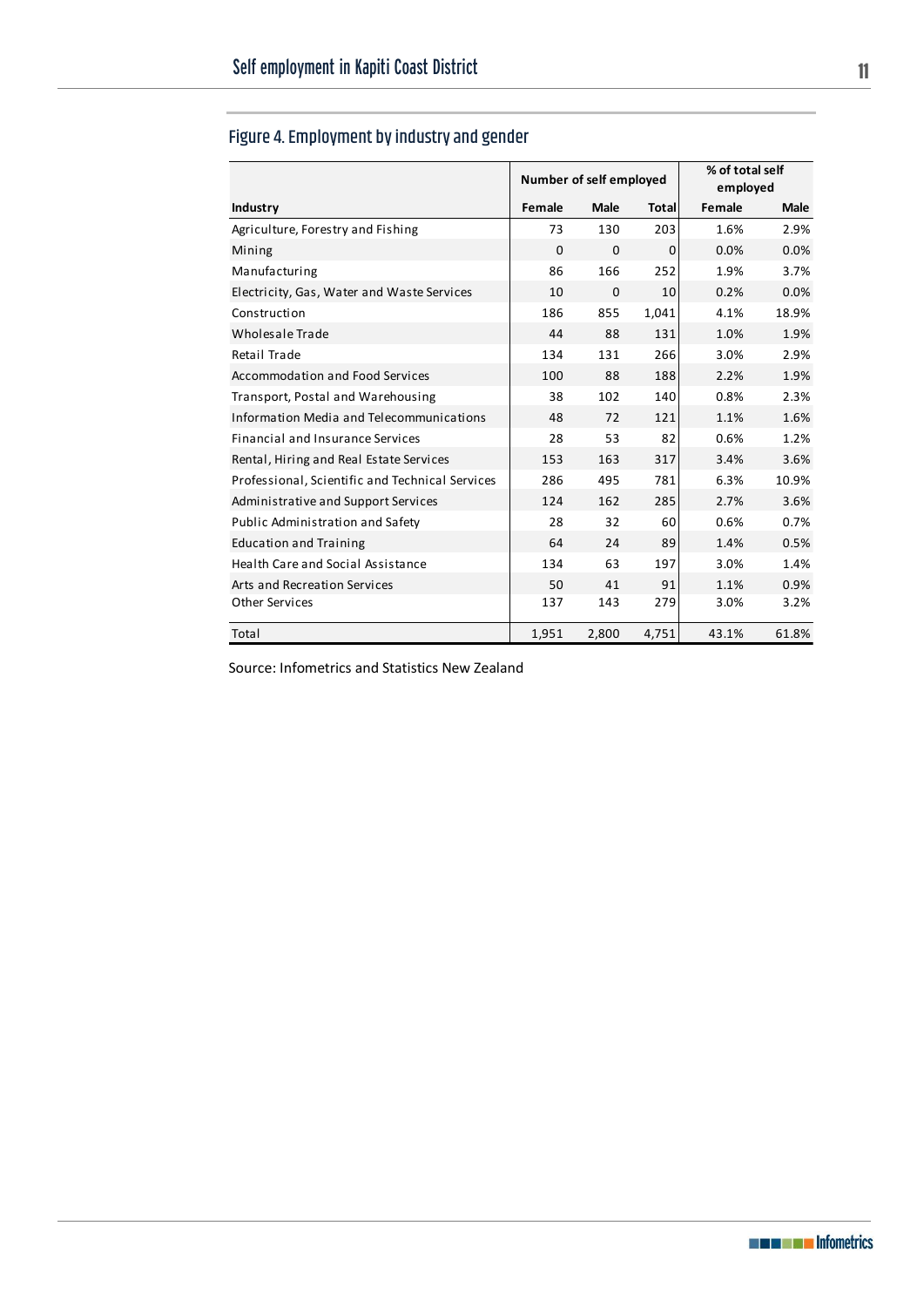# Location

The table below shows that although there are many self-employed in Paraparaumu Central there is quite a wide spread across the district.

### Table 9. Workplace area unit of self-employed, 2013

| Workplace address       | Self-employed |
|-------------------------|---------------|
| Paraparaumu Central     | 960           |
| Otaki                   | 488           |
| Paraparaumu Beach South | 455           |
| Raumati Beach           | 419           |
| Waikanae West           | 357           |
| Otaki Forks             | 267           |
| Raumati South           | 242           |
| Waikanae Beach          | 222           |
| Paraparaumu Beach North | 197           |
| Paekakariki             | 176           |
| Waikanae East           | 164           |
| Waikanae Park           | 156           |
| Maungakotukutuku        | 144           |
| Te Horo                 | 94            |
| Otaihanga               | 86            |
| Kaitawa                 | 74            |
| Peka Peka               | 45            |
| Kapiti Island           | 0             |
| Not Further Defined     | 205           |
| Total                   | 4,751         |